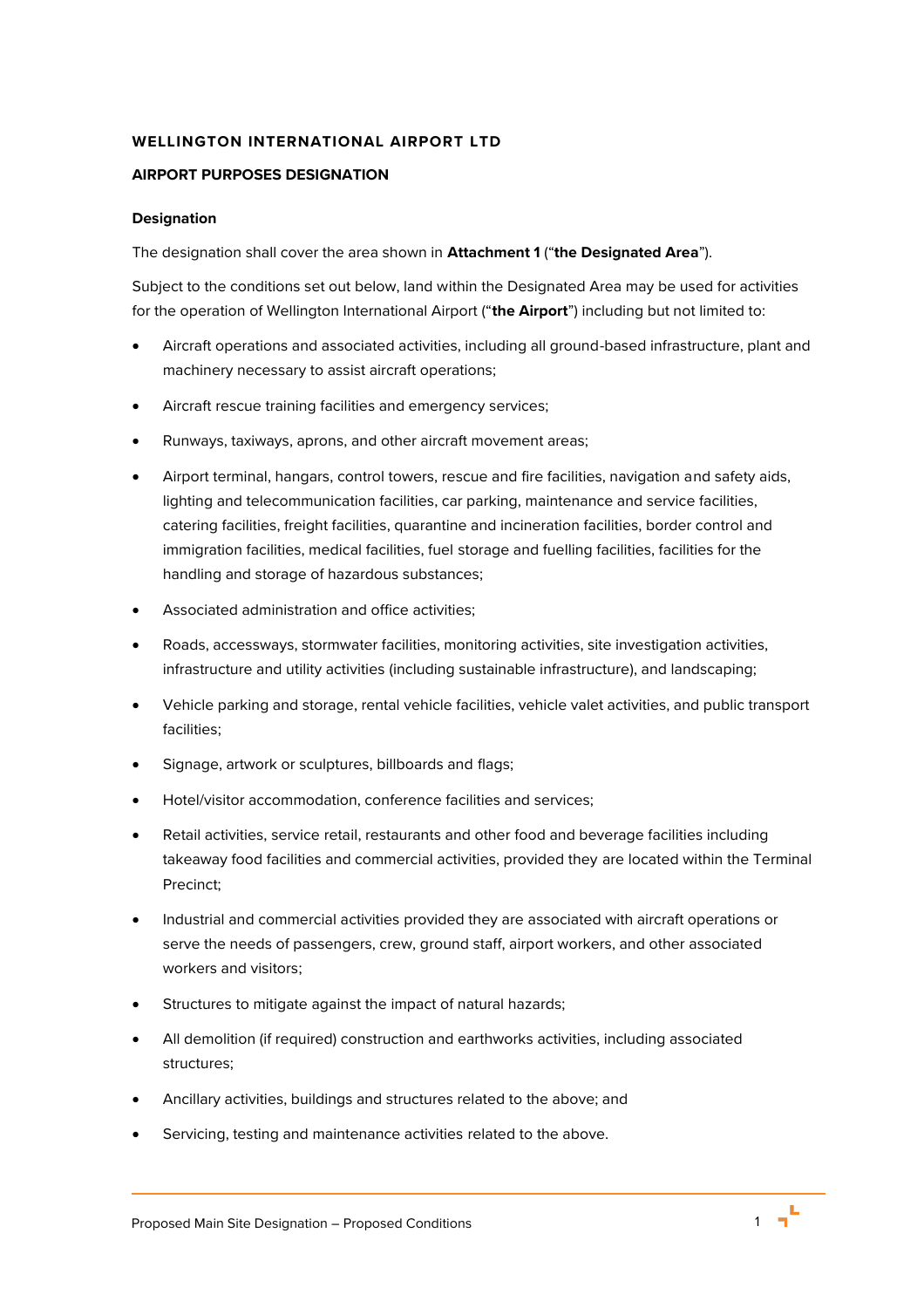Airport Precinct Development Areas ("**Precincts**") are shown in **Attachment 2**.

### **Glossary:**

# **Aircraft Operations**

Means the engine runup, taxiing, take-off or landing at the Airport of an aircraft, and "operate" has a corresponding meaning.

# **Conditions**

<span id="page-1-0"></span>1. An outline plan in accordance with section 176A(1) of the Resource Management Act 1991 ("RMA") shall be required for the following project or work.

| Reference | <b>Precinct / Location</b>                                                                                   |  |  |
|-----------|--------------------------------------------------------------------------------------------------------------|--|--|
| A         | Rongotai Ridge Precinct and Hillock (south end of Terminal Precinct)                                         |  |  |
|           | <b>Work and Limits</b>                                                                                       |  |  |
|           | Any earthworks where:                                                                                        |  |  |
|           | i.<br>The existing ground level will be altered by more than 2.5 metres measured<br>vertically; and          |  |  |
|           | ii.<br>The total area of ground surface disturbance will exceed 250m <sup>2</sup> ; and                      |  |  |
|           | iii.<br>The earthworks will be undertaken on slopes of more than 34°.                                        |  |  |
| B         | <b>Terminal Precinct</b>                                                                                     |  |  |
|           | <b>Work and Limits</b>                                                                                       |  |  |
|           | Buildings or structures that exceed 1,500 m <sup>2</sup> in gross floor area or buildings                    |  |  |
|           | proposed within 20m of an external site boundary.                                                            |  |  |
| C         | All Precincts with the exception of the Terminal Precinct                                                    |  |  |
|           | <b>Work and Limits</b>                                                                                       |  |  |
|           | Buildings or structures that exceed a height limit of 12m above existing ground level;<br>except that:       |  |  |
|           | -Buildings or structures used for hangars shall not exceed a height limit of 15m; and                        |  |  |
|           | Buildings or structures within 5m of any adjoining Residential zone shall not exceed<br>a height limit of 3m |  |  |

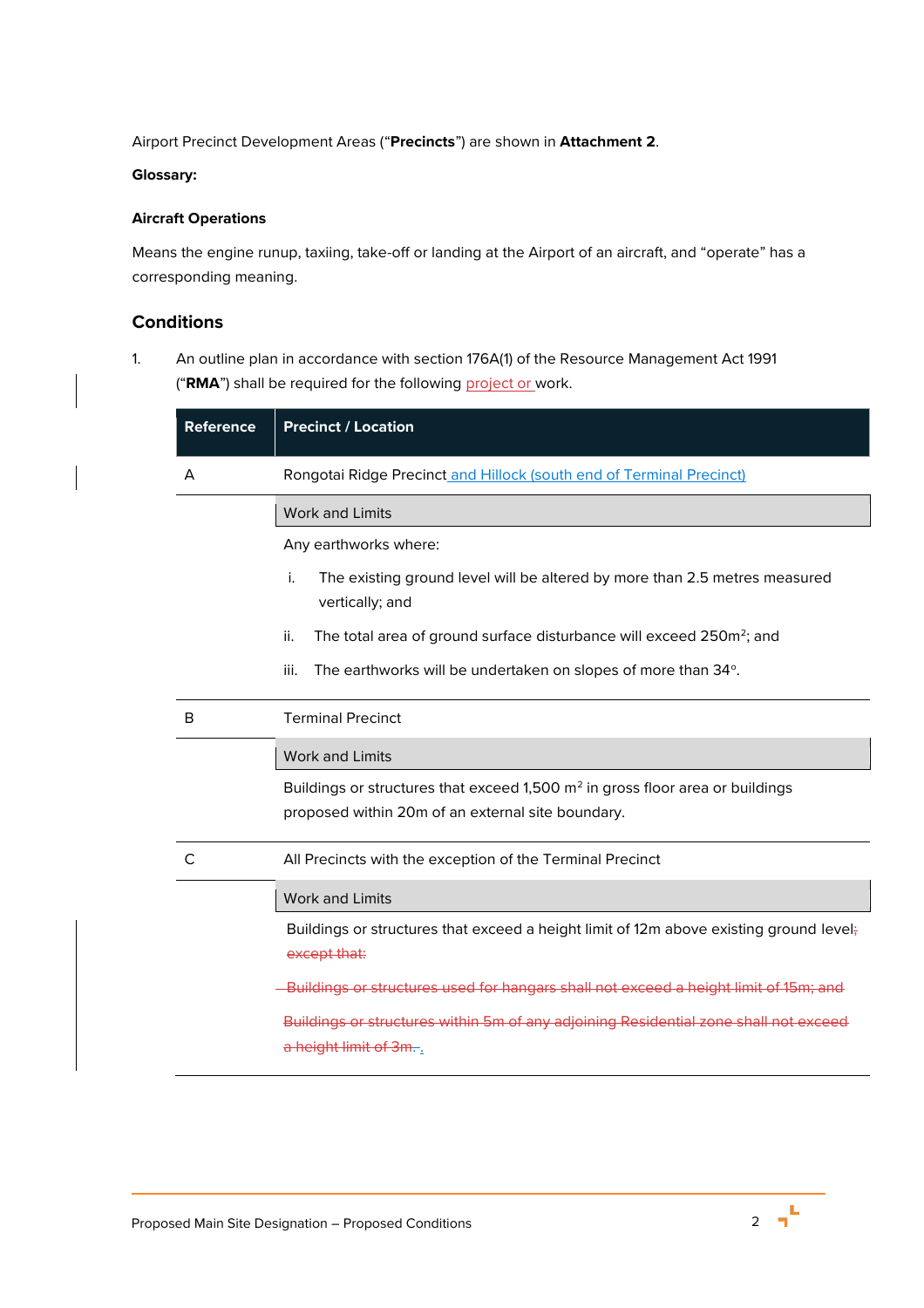| D | <b>Terminal Precinct Signage</b>                                                                                                                                                                                                                    |
|---|-----------------------------------------------------------------------------------------------------------------------------------------------------------------------------------------------------------------------------------------------------|
|   | Work and Limits                                                                                                                                                                                                                                     |
|   | The following provisions relate to signs erected for the purposes of the requiring<br>authority. Any third party signage is subject to applicable rules in the district plan<br>and may require resource consent.                                   |
|   | i.<br>Any sign located on a building that exceeds the following limits:                                                                                                                                                                             |
|   | The sign shall be affixed to the underneath of a verandah and shall<br>a.<br>provide at least 2.5 metres clearance directly above the footpath or<br>ground level; and                                                                              |
|   | Any sign shall be displayed only on plain wall surfaces; and<br>b.                                                                                                                                                                                  |
|   | Any sign shall not obscure windows or architectural features; and<br>C.                                                                                                                                                                             |
|   | d.<br>Any sign shall not project above the parapet level, or the highest part of<br>that part of the building/structure to which it is attached (including above<br>verandah). This part of the condition does not apply to temporary signs;<br>and |
|   | Any sign located on a building in excess of 12 metres in height above<br>е.<br>ground shall bear only the name and/or logo of the building owner or<br>occupier, or the building on which the sign is located; and                                  |
|   | f.<br>Any sign located on a building in excess of 12 metres in height above<br>ground level shall not flash; and                                                                                                                                    |
|   | Any illuminated sign (excluding signs below verandah level) within 50 metres<br>ii.<br>and visible from any Residential zone shall not flash; and                                                                                                   |
|   | Any free-standing sign or sign located on a structure shall not exceed a<br>iii.<br>maximum height of 9 metres (above ground level).                                                                                                                |
|   | In accordance with section 176A(2) of the RMA an outline plan need not be submitted for<br>works and activities associated with the following:                                                                                                      |

- a) Any activity relating to or supporting Aircraftport Operations within the Airside Precinct; or
- b) Signage within any precinct where it is related to the purpose of directing pedestrian or vehicular traffic, or to provide safety and security information; or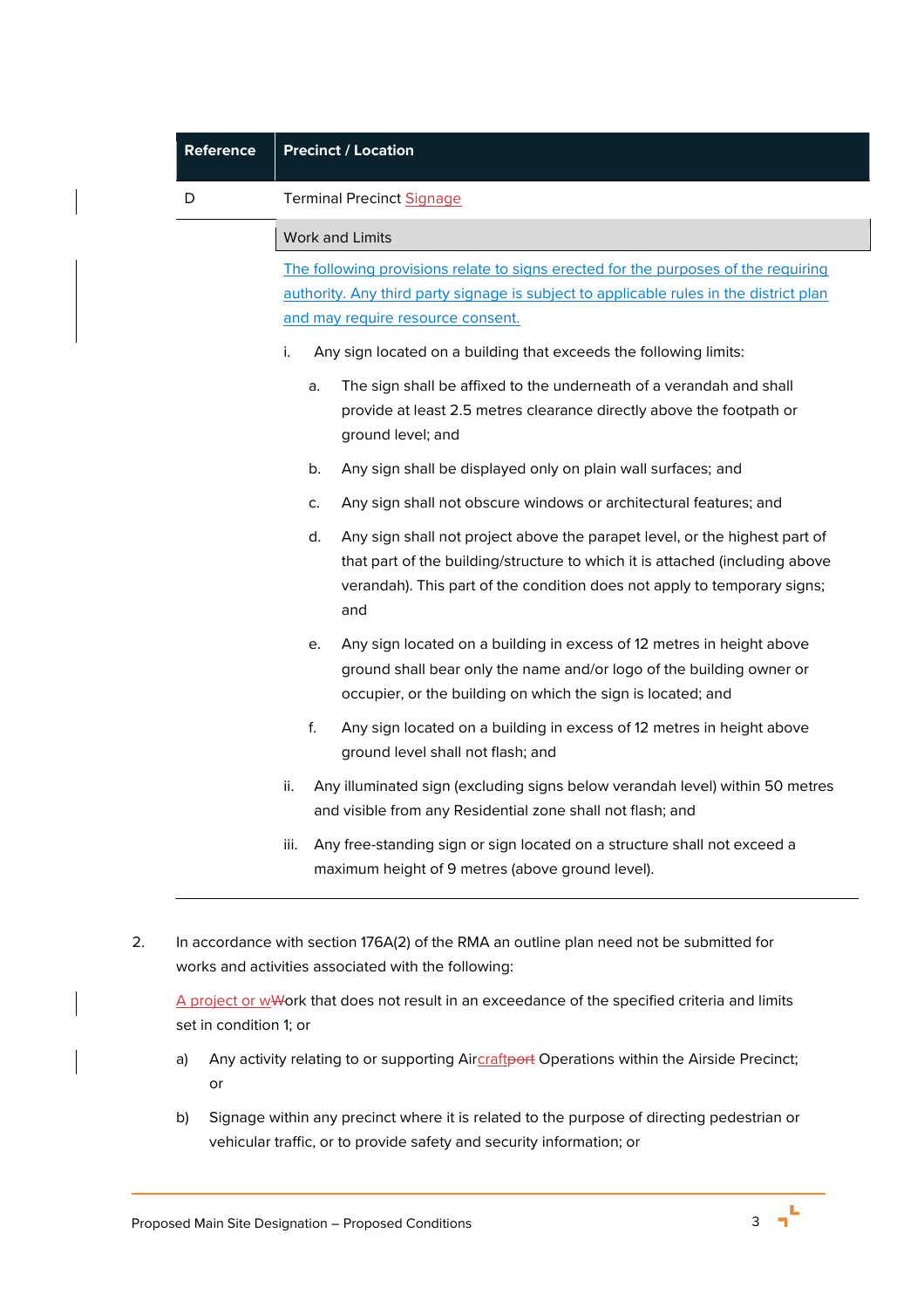- c) Lighting poles and navigational instruments; or
- d) Building or structure maintenance or repair; or
- e) Upgrade or maintenance of existing formed roads and public accessways; or
- f) Pavement maintenance or repair; or
- g) Landscape maintenance or repair; or
- h) Earthworks other than any earthwork activity which does not comply with the conditions in Table 1 in the Rongotai Ridge Precinct orand any earthworks associated with the partial or full removal of the small hill located on Stewart Duff Drive opposite the entry to the wastewater treatment plant<sup>1</sup>; or
- i) Placement / maintenance of street furniture or art / sculptures; or
- j) Maintenance or repair of lighting, signage and other existing fixtures or structures.

#### **Maximum Building Height/Setbacks**

- 3. 2A. No building/structure shall exceed a maximum building/structure height of 30 metres (above existing ground level) in the Terminal Precinct, and 18 metres (above existing ground level) in other Precincts, except that:
	- a) Buildings or structures used for hangars used for Code C (or smaller aircraft) shall not exceed a height of 15m;
	- $\frac{a}{b}$ ) In the West Side Precinct, buildings or structures used for Code E (or other wide body aircraft) hangars shall not exceed a height of 20m or be located closer than 10m to an external site boundary;-
	- b)c) Buildings or structures located within 8m of the Golf Course Recreation Area shall not exceed a height limit of 15m;
	- d) Buildings or structures within 5m of any adjoining Residential zone shall not exceed a height limit of 4m;
	- c)e) Buildings within the South Coast Precinct shall be set back at least 10m from the Moa Point Road frontage of the site; and
	- $\frac{d}{dt}$  For the purpose of this condition, lift shafts, plant rooms, stairwells, water tanks, air conditioning units, ventilation ducts, chimneys, lighting poles and similar features on buildings or structures shall be excluded from this calculation of maximum height.

<sup>&</sup>lt;sup>1</sup> Partial or full removal of the small hill is subject to an outline plan and conditio[n 11.](#page-7-0)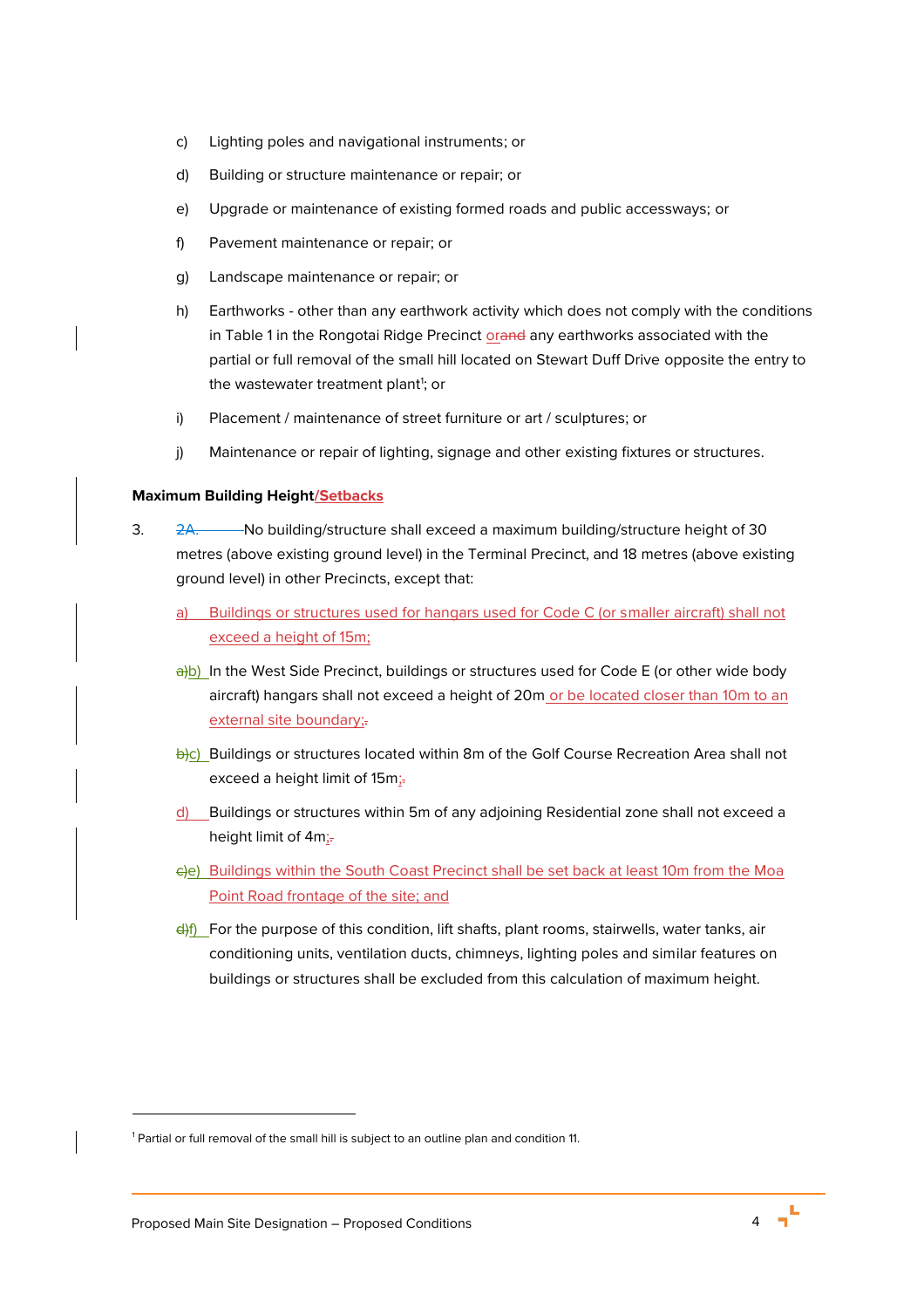#### **Lighting – Non-Aviation Activities**

4. 2B. In all precincts the direct or indirect illumination of outdoor areas associated with non-aviation activity shall be managed so that it is in accordance with the requirements of AS/NZS 4282:2109 'Control of the obtrusive effects of outdoor lighting', for Environmental Zone A4. For the avoidance of doubt any lighting controlled by Civil Aviation rules shall not be controlled by this condition. At the completion of all work undertaken to illuminate outdoor areas (not controlled by Civil Aviation Rules) the Requiring Authority shall provide a report to the Wellington City Council that confirms that the work meets the requirement of AS/NZS 4282:2109.

#### **TreesLandscape Design**

5.  $2C$ . Existing trees within the Designated Area are to be retained except where they affect the safe operation of the Airport, and provided that; any pōhutukawa trees adjacent to Tirangi Road required to be removed shall be resited as close as is practicable to the boundary of Tirangi Road.

### **Electromagnetic Radiation**

6. 2D. In all precincts any activity shall be conducted to comply with the New Zealand NZS 6609:1990 (Radio Frequency Radiation) and any subsequent amendments.

### **Restricted Site Access for Vehicles**

- 7. 2E. No vehicle shall be permitted to a site across any Restricted road frontage identified on Attachment 3.
	- a) Site access for vehicles shall be provided and maintained in accordance with the standards set out in Appendix 3 of the Wellington City District Plan Airport and Golf Course Recreation Precinct Chapter 11; and
	- b) There shall be a maximum of one site access to any site, except that sites a site with more than one frontage may have one access across each frontage; and
	- c) The width of any site access shall not exceed 6 metres; and
	- d) Where site access can be provided from a service lane or right of way registered in favour of the site or other private road or private right of way, no site access shall be from a street; and
	- e) No site access shall be sited closer to a street intersection than the following:
		- i. Arterial and principal streets: 20m
		- ii. Collector streets: 15m
		- iii. Other streets: 10m; and

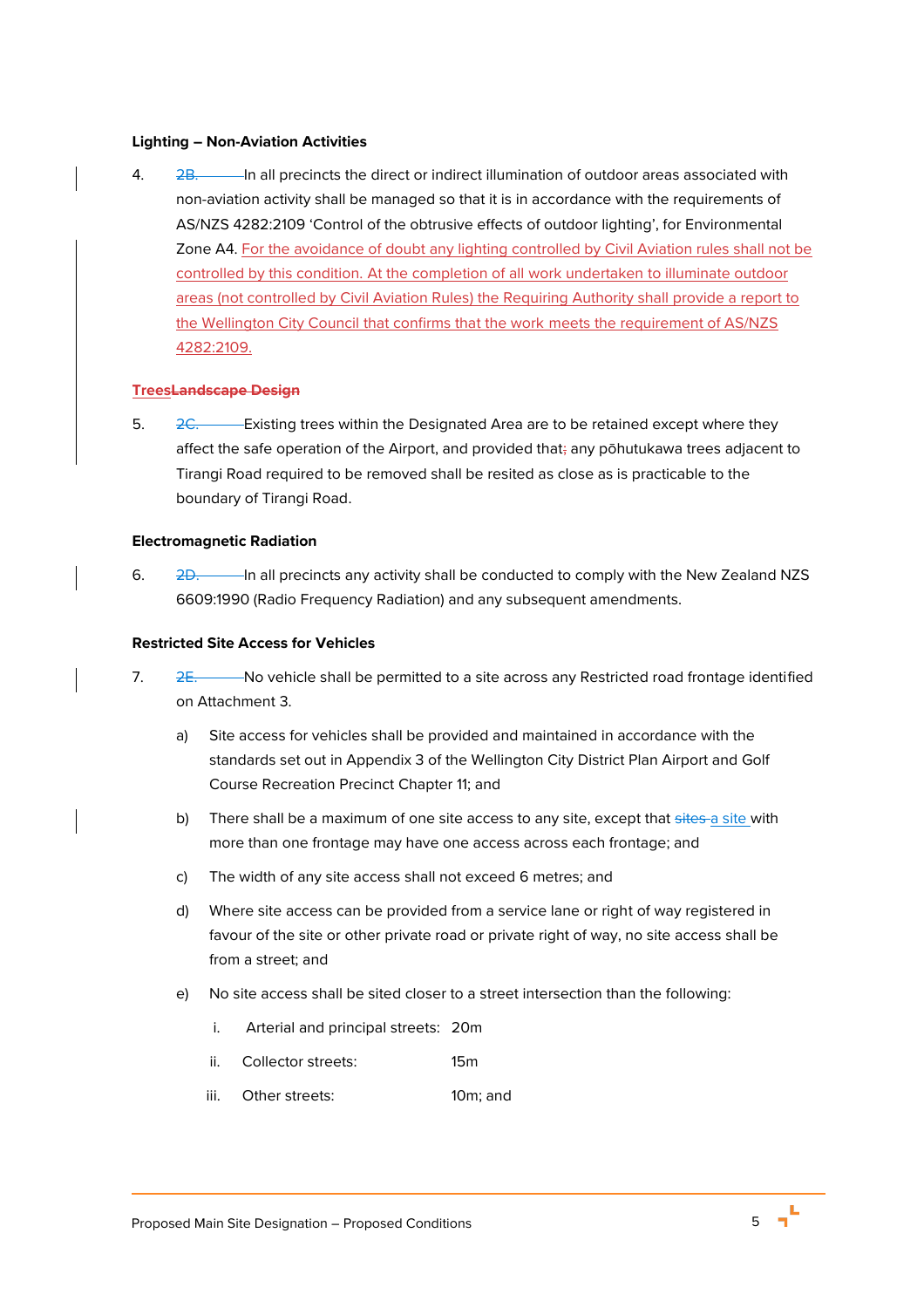iv. Any site access shall be designed to permit a free flow of traffic so that vehicles do not have to queue on the street.

# **Urban Design Principles – Terminal Precinct**

- <span id="page-5-0"></span>8. Not less than six months prior to the first outline plan being submitted for the Terminal Precinct pursuant to section 176A of the RMA, later than twelve months from the date of the Notice of Requirement being confirmed, the Requiring Authority shall prepare a draft document describing the Urban Design Principles (the Principles) to guide the development of buildings, infrastructure and open space areas within the Terminal Precinct. The document shall ensure that when developing new buildings or public areas within the Terminal Area Precinct appropriate regard is had to urban design form and function to enhance aesthetics, land use and resilience to create community and place. It shall also articulate a vision focused on achieving a level of design excellence that reflects the Terminal Precinct's role as regionally significant infrastructure. It shall include, but not be limited to reference to the following urban design principlesPrinciples where relevant:
	- a) Urban Structure;
	- b) Density and Mix;
	- c) Urban Grain;
	- d) Height and Massing;
	- e) Public Spaces;
	- f) Streetscape and Landscape;
	- $\theta$ f) Façade and interface;
	- g) Energy/resource/land efficiency;
	- h) <del>including I</del>Lighting;
	- i) Details and materials.

In preparing the ThePrinciples and associated vision, draft document the Requiring Authority shall consult with shall be submitted to the Wellington City Council and a final draft of the Principles shall be submitted to the Council for comment. In finalising the Principles and associated vision,document the Requiring Authority shall take into account any feedback received from the Wellington City Council. Upon finalisation of the Principles document and vision, the Requiring Authority shall ensure that any future development within the Terminal Area Precinct is guided by has appropriate reference to the Principles and visionoutcomes prescribed in the document.

### **Landscape and Landscape and Urban Design Statement – All Precincts**

<span id="page-5-1"></span>9. 4. Where an outline plan is required under Section 176A of the RMA the outline plan shall include, in addition to the matters required under section 176A(3) of the RMA, a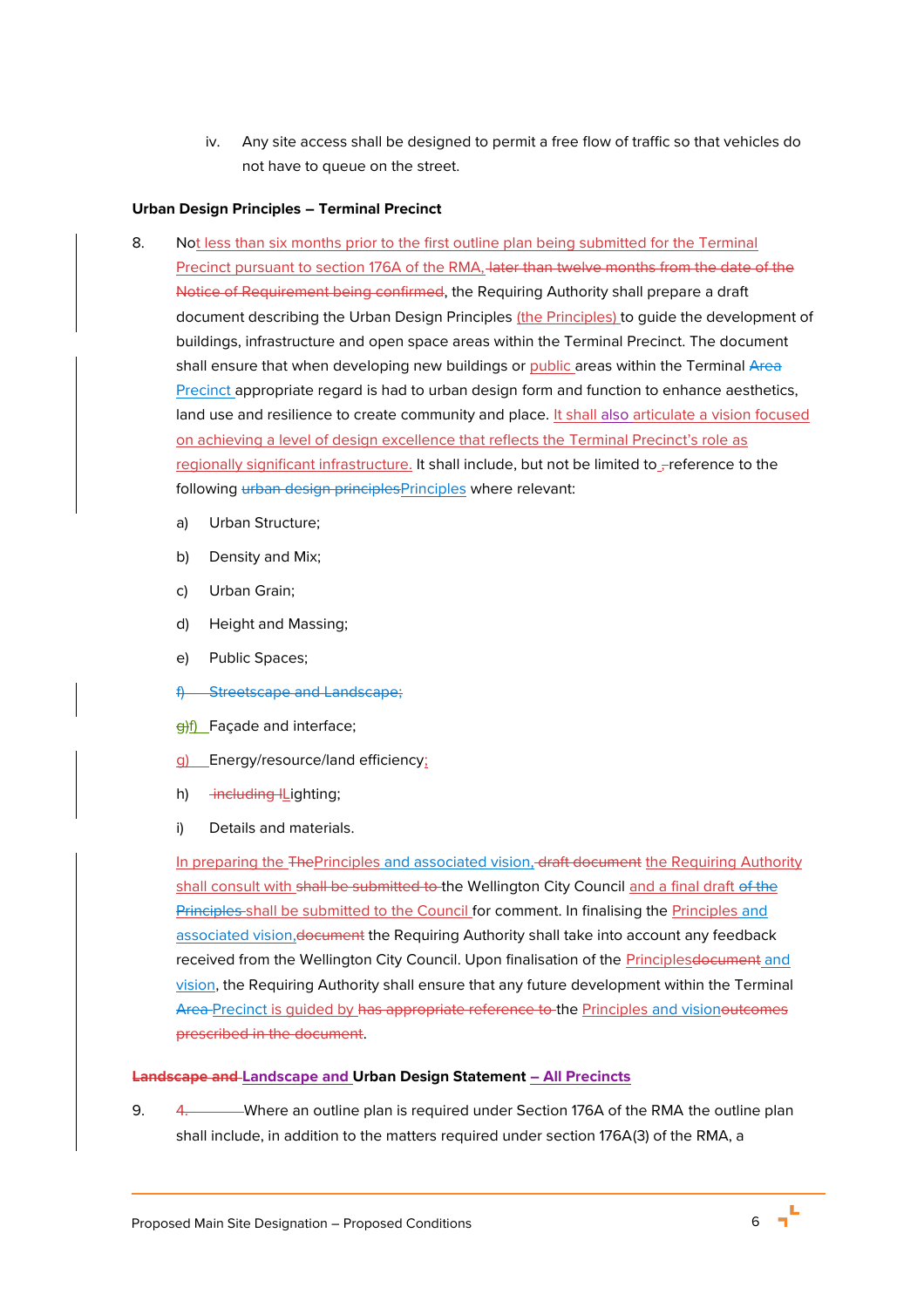Landscape andn Urban Design Statement. The purpose of this Statement shall be to demonstrate how the development is consistent with the Principles prepared in accordance with Condition [8](#page-5-0) (where these are relevant) 8. , how the effects on streetscape have been taken into account, and how the following outcomes will be achieved: The effects on streetscape have been taken into account when considering 4.b) to h) below.

Where they are relevant, the Principles required by Condition [8;](#page-5-0)

- The effects on streetscape have been taken into account when considering [9](#page-5-1)[c\)](#page-6-0) to [h\)](#page-6-1) below.
- <span id="page-6-0"></span>a) That site levels and building form, colour and texture reduce the apparent height and bulk of large buildings, and minimise reflectively and glare when viewed from adjoining public or residential areas;
- b) That vVariations in building mass, height and architectural form have been considered in order to provide visual cohesiveness and interest, reduce visual massing and promote visual permeability. These matters will also be considered through the higher elements of built form to maintain views lines from adjoining more elevated properties to the east where this is practicable;
- c) Incorporation of That landscaping treatment has been incorporated where appropriate in order to assist in providing visual softening of large buildings and the screening of parking, loading and storage areas;
- d) For development within the Terminal Precinct area, alignment with the Urban Design Principles document prepared in accordance with condition 3;
- e)d) That any signage proposed will be integrated with the building form and surrounding architectural and landscape design;
- e) That low glare, high cut off exterior lighting is used, and integrated with the building form and surrounding architectural and landscape design;
- <span id="page-6-1"></span>f) TheThat lighting and light sources from within buildings withinin the Terminal Precinct have been designed to reduce the extent and visibility of artificial light when viewed from residential properties and public spaces located adjacent to the Airport site; and
- g) That the use of sustainable materials /techniques has been considered as part of the design.

#### **Broadway Area Precinct**

10. Prior to any project or workconstruction or new development occurring within the Broadway Area Precinct, the Requiring Authority shall prepare an Integrated Design Management Plan specific to the Broadway Area Precinct. The Integrated Design Management Plan (IDMP) shall show the general configuration of any existing and/or new buildings or structures within the Broadway Area, signage, and areas of landscaping that may be proposed. The Integrated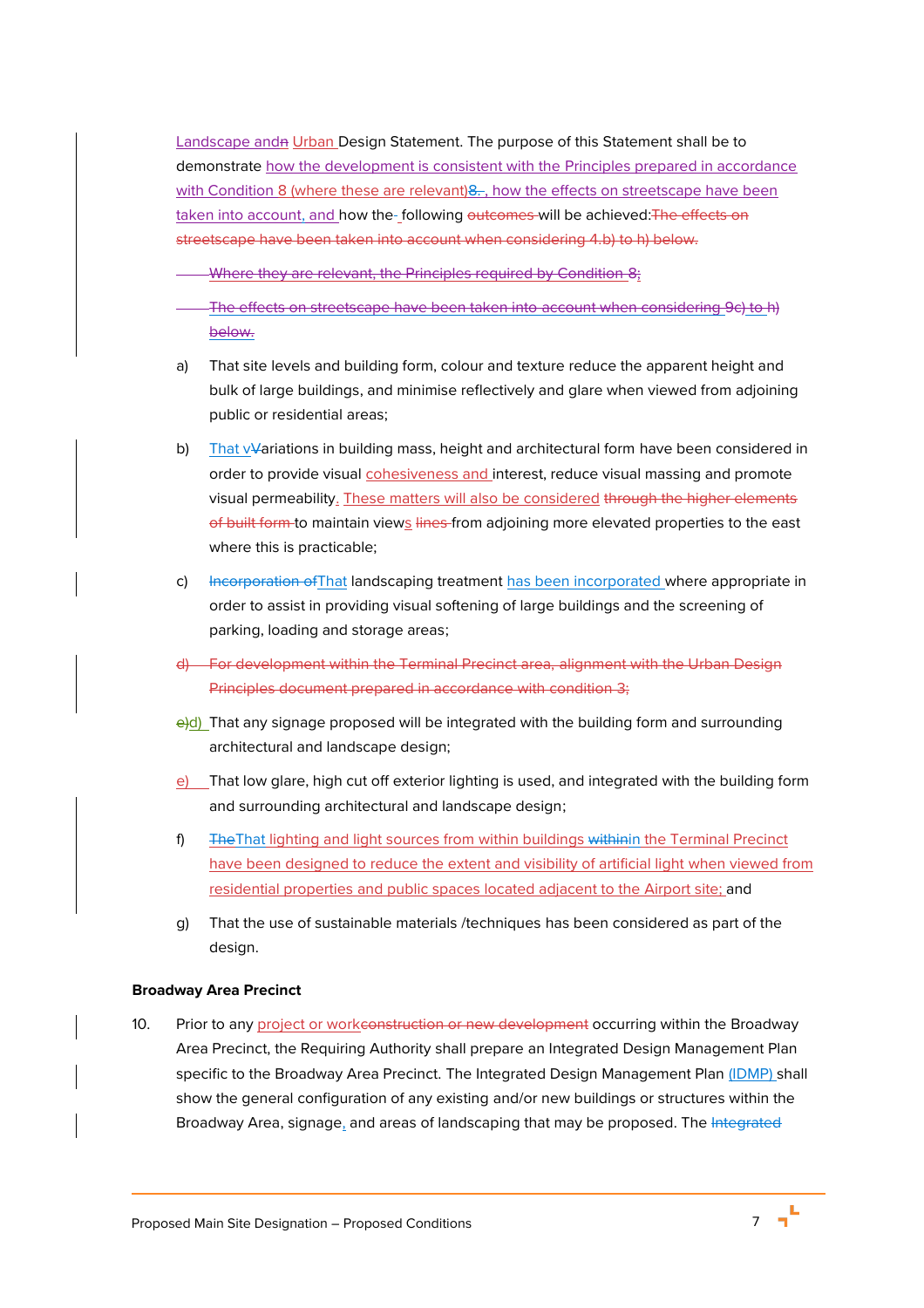Design Management PlanIDMP for the Broadway Area Precinct shall achieve the following objectives:

a) Landscaping

Landscaping within the site achieves a high level of offsite amenity and ensures that any adverse effects on neighbouring land arising from the development of the neighbouring land arising from the development of the designated area are appropriately mitigated.

b) Buildings

Buildings are designed and located so they are a scale suited to the surrounding area and are setback from boundary edges, whilst recognising and providing for the building's function and use.

c) Signage

Signage is well integrated with and sensitive to the receiving environment and maintains public safety.

No outline plan shall be submitted for the Broadway Area Precinct without first having submitted the Integrated Design Management PlanIDMP for the Broadway Area Precinct to the Wellington City Council for comment. In finalising the document-IDMP the Requiring Authority shall take into account any feedback received from the Wellington City Council. Any subsequent outline plan shall be accompanied by a report from a suitably qualified and experienced landscape architect and / or urban designer addressing how the outline plan achieves the objectives of the Integrated Design Management PlanIDMP.

# **Earthworks – Rongotai Ridge Precinct and Small Hillock**

- <span id="page-7-0"></span>11. Prior to Where any earthworks associated with the full or partial removal of the small hill on Stewart Duff Drive, opposite the entry to the wastewater treatment plant, is to be partly or fully removed, or where earthworks exceeding the limits in condition 1A are planned within the Rongotai Ridge Precinct, the Requiring Authority must develop and submit an Earthworks and Construction Management Plan (ECMP) must be developed and submitted to the Wellington City Council for certification an Earthworks and Construction Management Plan (ECMP)as part of the outline plan that is specific to this area. The ECMP shall include, but is not limited to, the following matters:
	- a) Stability Controls
	- b) Erosion and Sedimentation Controls
	- c) Stormwater Management
	- d) Implementation of any recommendations of the Archaeological assessment report as required by condition [137](#page-8-0)A.

The earthworks and associated work must be carried out in accordance with the ECMP.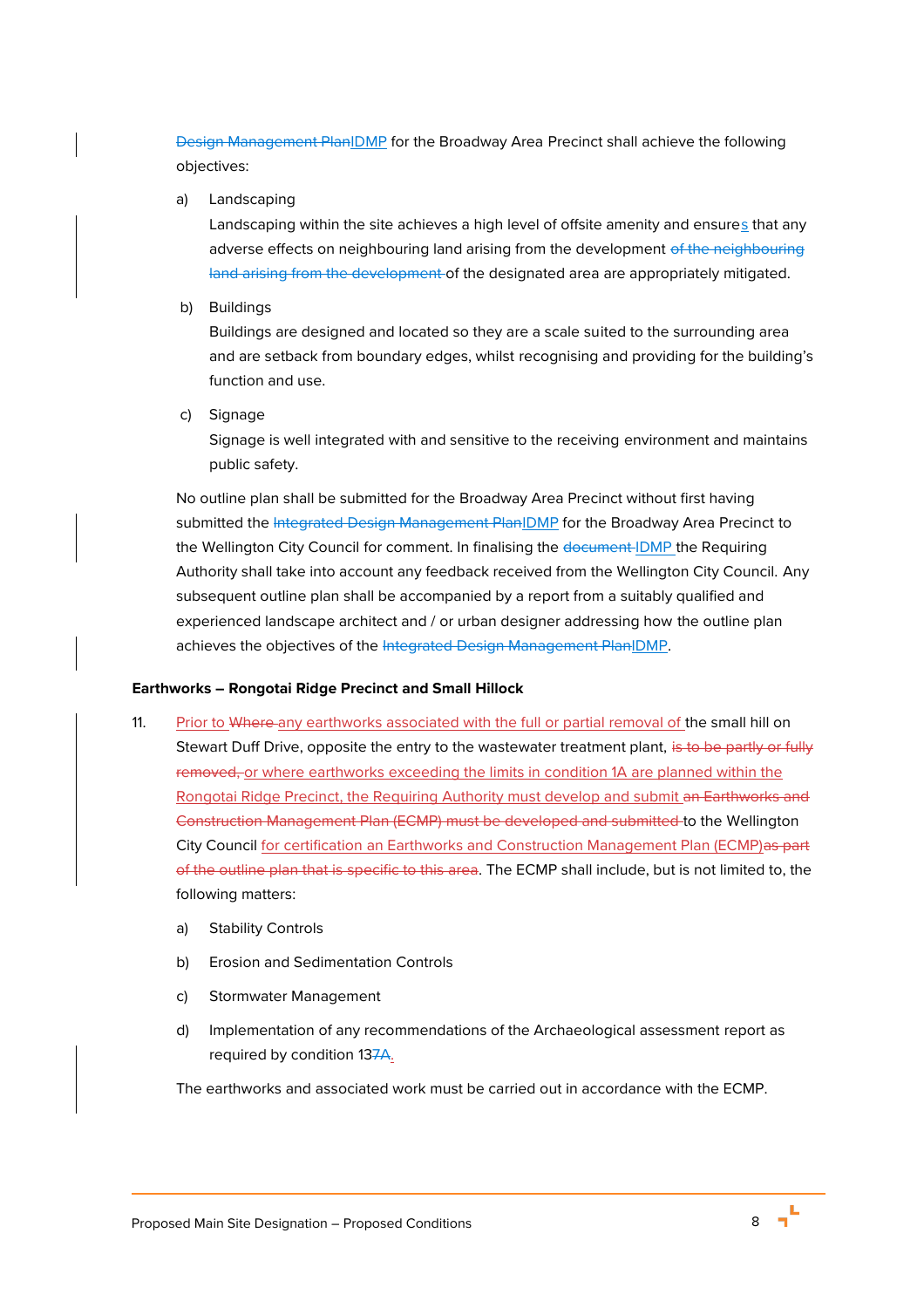- <span id="page-8-1"></span>12. Within the Rongotai Ridge Precinct, or for the small hillock described in Condition [11,](#page-7-0) where an outline plan is required under Section 176A of the RMA, or for the small hillock described in Condition [11,](#page-7-0) the outline plan specific to this area shall include, in addition to the matters required under section 176A(3) of the RMA, a report or reports covering the following matters:
	- a) Whether any earthworks will alter the existing topography of the site and the impacts on the area's amenity values and cultural values;
	- b) The extent to which earthworks affect the stability and erosion potential of the site and surrounding sites; and,
	- c) Whether any landscape treatment is necessary, and if so, whether it is in scale with the proposed development.
- <span id="page-8-0"></span>12.13. 7A. Prior to any earthworks occurring within the Rongotai Ridge Precinct and/or the small hill described in condition [12,](#page-8-1) the Requiring Authority shall undertake an archaeological assessment to identify and report on the potential for archaeological sites on the undisturbed land.

*Note: this may entail an exploratory archaeological authority from Heritage New Zealand Pouhere Taonga made under section 56 of the Heritage New Zealand Pouhere Taonga Act 2014.*

*Note: the Requiring Authority will need to apply for all necessary archaeological authorities under section 44(a) of the Heritage New Zealand Pouhere Taonga Act 2014 prior to the start of any earthworks within the designated area with the potential to affect archaeological remains.*

# **Network Utilities**

13.14. Prior to the commencement of any project or work which involves earthworks or construction activities, the Requiring Authority shall prepare or update a Network Utilities Management Plan for the project. The purpose of the Plan shall be to inform the relevant network utility providers that enabling work, design, and construction of any project, takes account of (and includes measures to address) the safety, integrity, protection (or where necessary) relocation of existing network utilities. The Plan shall also include the location of any existing underground network utilities within the project area; a requirement to consult with any relevant network utility provider; and ; a requirement to inform all construction personnel, including contractors of the presence and location of any existing network utilities which traverse, or are in close proximity to the project area; as well asand any restrictions in place in relation to those existing network utilities.

#### **Airways**

14.15. Where it is likely that a project or workn activity will adversely affect the operation of any Airways Corporation of New Zealand's electronic or visual navigation aid or air traffic service facility, the Rrequiring Aauthority shall consult with Airways Corporation of New Zealand to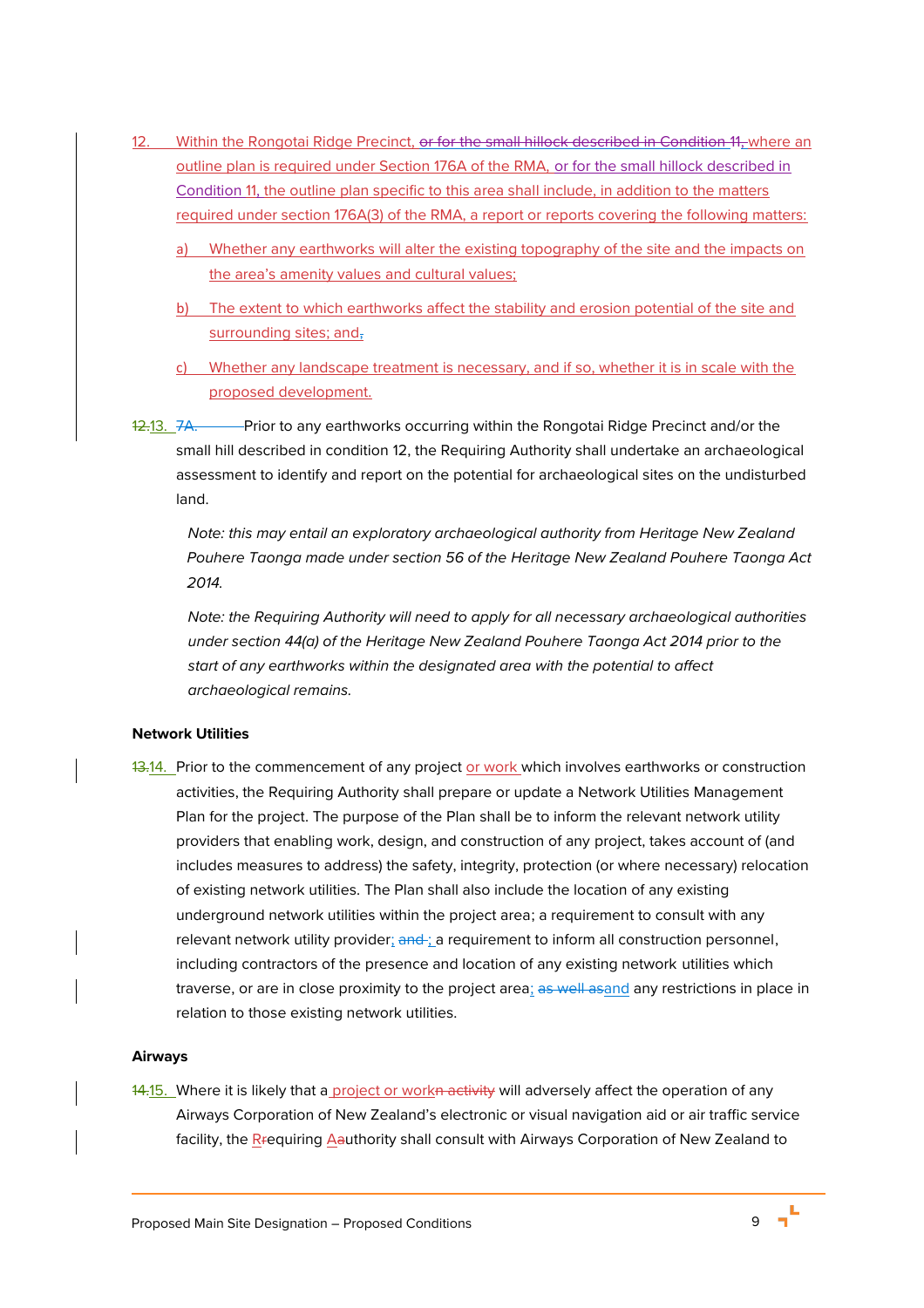ensure that the requirements of the Parties' respective obligations under Civil Aviation of New Zealand Rules 139.121 and 172.57 (and any subsequent amendment) are met.

# **Aircraft Operations Noise**

- <span id="page-9-0"></span>15.16. The Requiring Authority shall ensure that all aircraft operations are managed so that the rolling day average 24 hour night-weighted sound exposure level does not exceed a Day/night Level (L<sub>dn</sub>) of 65dBA outside the Air Noise Boundary shown on Wellington City Council District Plan Map 35.
- <span id="page-9-1"></span>16.17. Aircraft noise shall be measured and modelled in accordance with NZS6805:1992 1992 Airport Noise Management and Land Use Planning and calculated as a L<sub>dn</sub> 90 day rolling average. All terminology shall have the meaning that may be used or defined in the context of NZS:6805 1992 Airport Noise Management and Land Use Planning.
- 17.18. The following aircraft operations shall be excluded from the calculation of the 90 day rolling average described in Conditions [16](#page-9-0) and [17:](#page-9-1)
	- a) Aircraft operating in an emergency;
	- b) ——The operation of emergency flights required to rescue persons from life threatening situations or to transport patients, human vital organs, or medical personnel in a medical emergency; and
	- c) ——The operation of unscheduled flights required to meet the needs of any state of emergency declared under the Civil Defence Emergency Management Act 2002 or any international civil defence emergency.
	- d) Military aircraft operations.
- <span id="page-9-2"></span>18.19. The Requiring Authority shall ensure that:
	- a) All domestic aircraft operations shall not occur during the hours from midnight (12am) to 6am; and
	- b) All international aircraft operations shall not occur during the hours:
		- i. Midnight to 6am for departures.
		- ii. 1am to 6am for arrivals.

*For the purposes of this condition, "operations" means the start of the take-off roll or touch down on landing.* 

19.20. The following are exceptions to Condition [19:](#page-9-2)

- a) Disrupted flights where aircraft operations are permitted for an additional 30 minutes;
- b) In statutory holiday periods where operations are permitted for an additional 60 minutes; For the purposes of this condition, **statutory holiday period** means: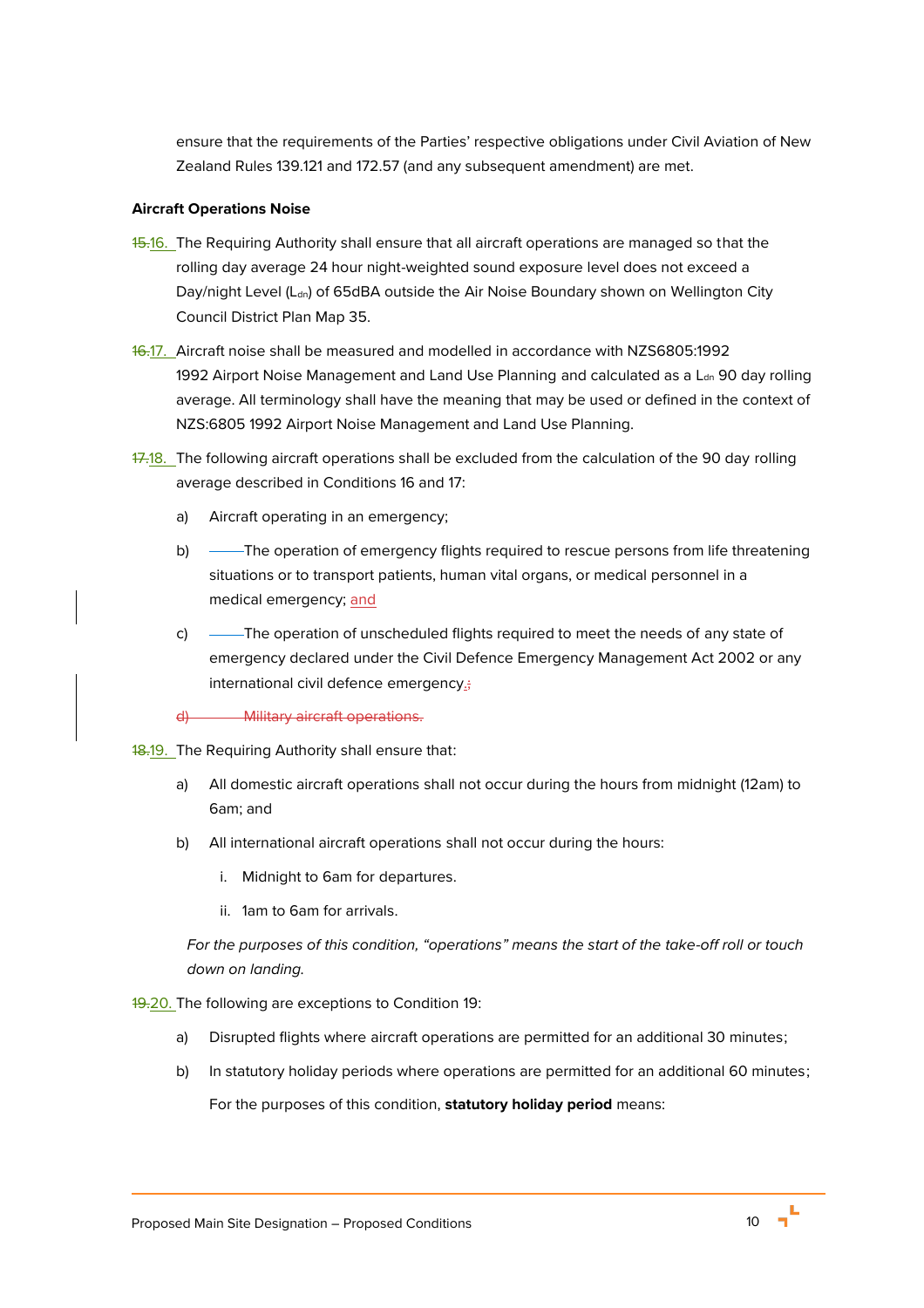- i. The period from 25 December to 2 January, inclusive. Where 25 December falls on either a Sunday or Monday, the period includes the entire of the previous weekend. Where 1 January falls on a weekend, the period includes the two subsequent working days. Where 2 January falls on a Friday, the period includes the following weekend.
- ii. The Saturday, Sunday and Monday of Wellington Anniversary weekend, Queens Birthday Weekend, and Labour Weekend.
- iii. Good Friday to Easter Monday inclusive.
- iv. Matariki Day.
- v. Waitangi Day.
- vi. ANZAC Day.
- vii. Any other day decreed as a national statutory holiday.
- viii. Where Matariki Day, Waitangi Day or ANZAC Day falls (or is recognised) on a Friday or a Monday, the adjacent weekend is included in the statutory holiday period.
- ix. The hours from midnight to 6am immediately following the expiry of each statutory holiday period defined above.
- c) Aircraft using the Airport as a planned alternative to landing at a scheduled airport, but which shall not take-off unless otherwise permitted under Condition [19;](#page-9-2)
- d) Aircraft landing in an emergency;
- e) The operation of emergency flights required to rescue persons from life threatening situations or to transport patients, human vital organs, or medical personnel in a medical emergency;
- f) The operation of unscheduled flights required to meet the needs of any state of emergency declared under the Civil Defence Emergency Management Act 2002 or any international civil defence emergency;
- g) Aircraft carrying heads of state and/or senior dignitaries acting in their official capacity or other military aircraft operations;
- h) No more than 4 aircraft movements per night with noise levels not exceeding 65 dB LAFmax (1 sec) at or beyond the Air Noise Boundary.

*For the purposes of this condition, night means between midnight and 6am [and consistent with Condition [19\].](#page-9-2)*

# **Engine Testing**

<span id="page-10-0"></span>20.21. The Requiring Authority shall ensure that aircraft propulsion engines may be run within the Designated Area for the purpose of engine testing as follows: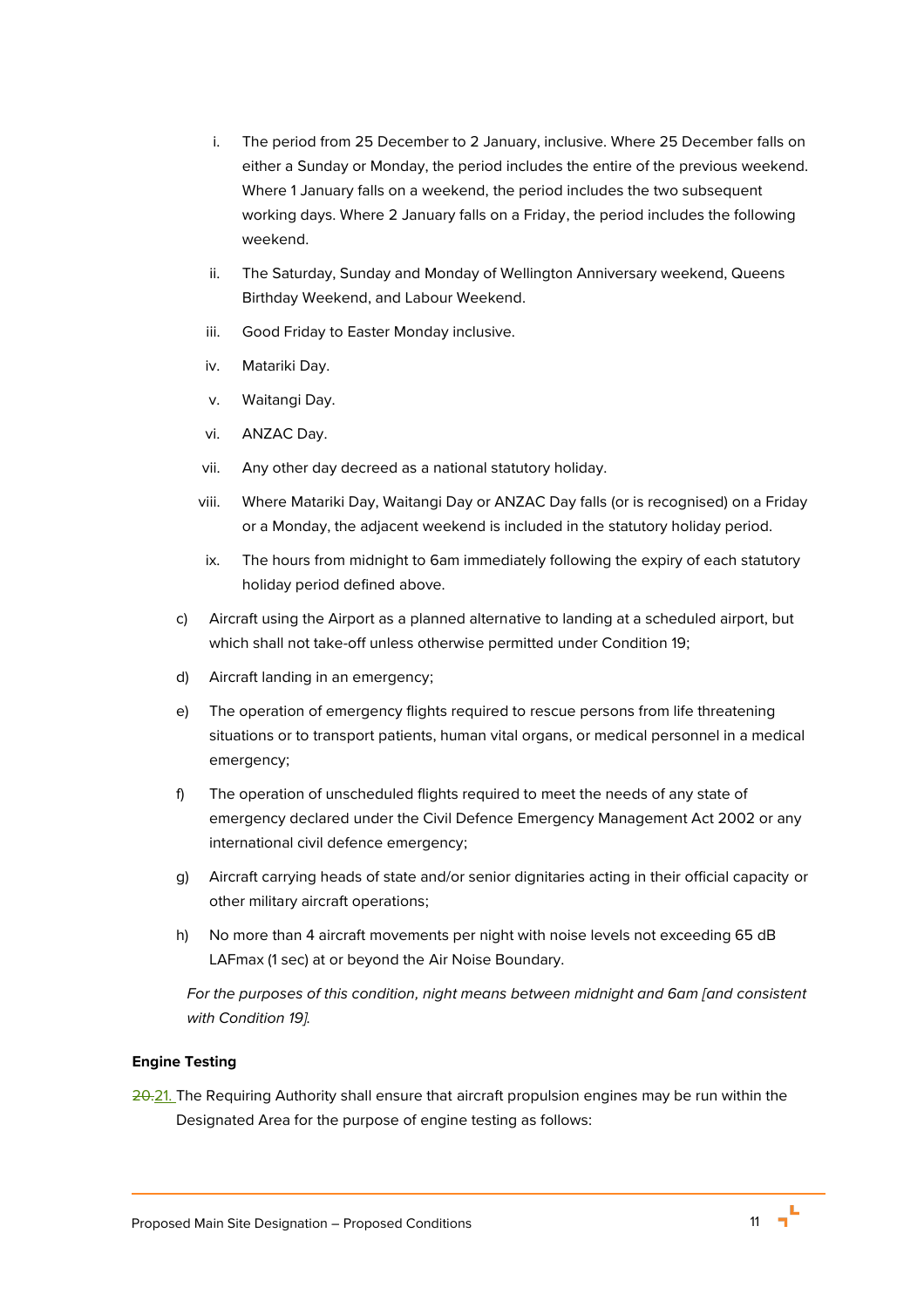- a) Undertaken during the hours of 6am to 8pm only;
- b) To carry out essential unscheduled maintenance between 8pm and 11pm only;
- <span id="page-11-0"></span>c) To operate an aircraft within flying hours but provided the engine run is no longer than required for normal procedures, which for the purpose of this condition, shall provide solely for short duration engine runs by way of flight preparation while the aircraft is positioned on the apron;
- d) No person shall start or run any aircraft propulsion engine for the purposes of engine testing on the locations shown on the map attached as **Attachment 4**;
- e) Restrictions on engine testing from 11pm to 6am do not apply if engine testing can be carried out in compliance with all of the following:
	- i. measured noise levels do not exceed 60 dB  $L_{AEO}$  (15 min) at or within the boundary of any residential zone;
	- ii. measured noise levels do not exceed 75 dB  $L_{AFmax}$  at or within the boundary of any residential zone;
	- iii. noise levels shall be measured in accordance with NZS6801: 2008 Acoustics Measurement of Environmental Sound;
	- iv. the total number of engine test events relating to aircraft using the Airport as an alternate landing site shall not exceed 18 in any consecutive 12 month period;
	- v. the total duration of engine test events relating to aircraft using the Airport as an alternate landing site in terms of Condition [21](#page-10-0)[c\)](#page-11-0) shall be no more than 20 minutes.

#### **Ground Power and Auxiliary Power Units (GPUs/APUs)**

21.22. The Requiring Authority shall ensure that the operation of ground power units (**GPUs**) and auxiliary power units (**APUs**) when measured at any adjoining Residential zone shall not exceed the following limits:

- a) Monday to Saturday 7am to 10pm 55 dB LAEQ (15 MIN)
- b) At all other times 45 dB LAEQ (15 MIN)
- c) All days 10pm to 7am  $75 dB$  LAFmax

With the exception that these limits shall not apply to APUs for:

- i. Aircraft under tow;
- ii. The first  $4590$  minutes after an aircraft has stopped on the gate, unless operational or public health and safety requires this to be operated for a longer duration. Such operational or public health and safety occurrences shall not exceed a 90-minute duration and be limited to a maximum of 10 events per calendar year;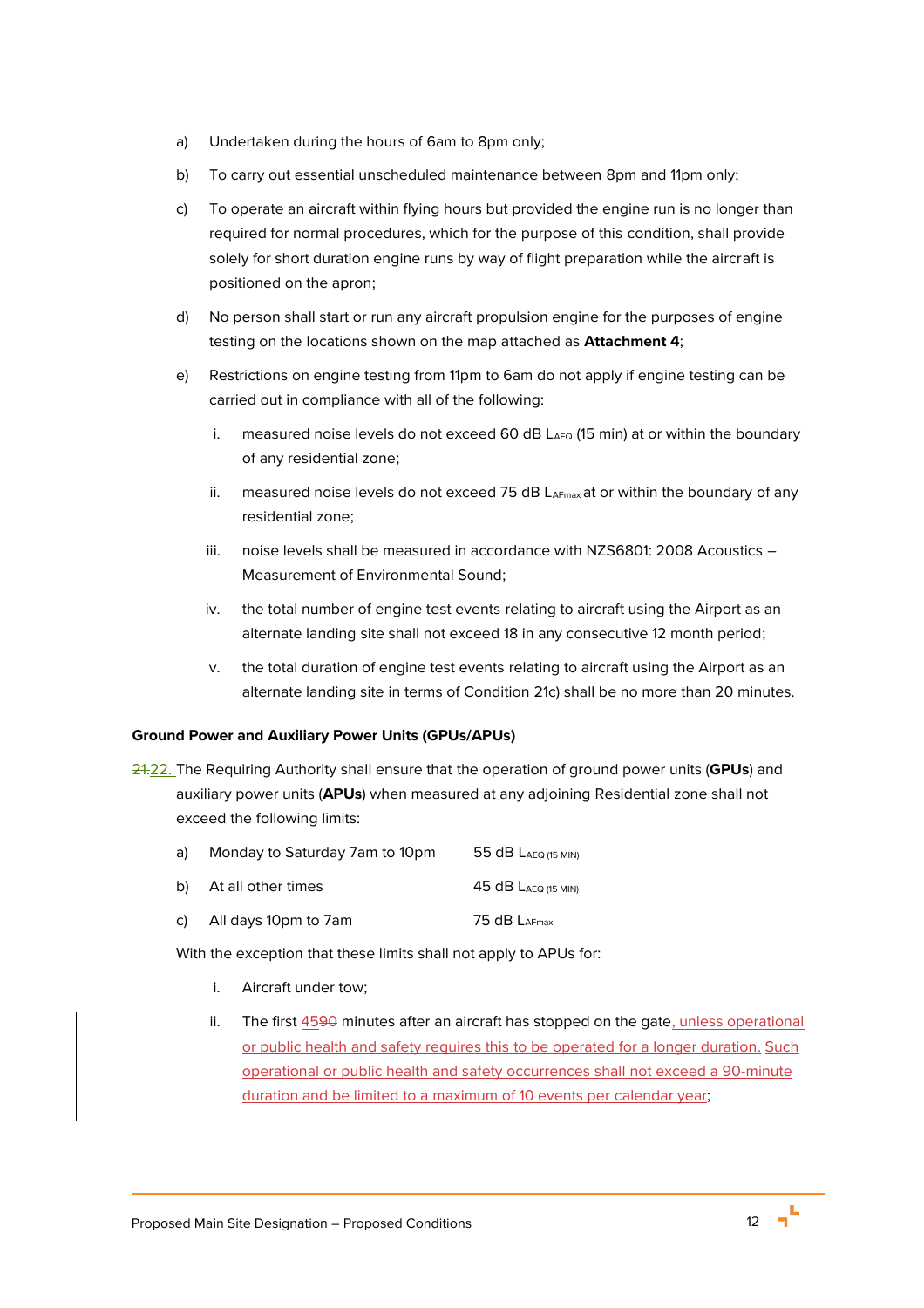- iii.  $4560$  minutes prior to scheduled departure unless operational or public health and safety requires this to be operated for a longer duration. Such operational or public health and safety occurrences shall not exceed a 60-minute duration and be limited to a maximum of 10 events per calendar year;
- iv. The timing of APU use set out in i and ii above may be varied in response to disease management requirements. Any new limitations on time of APU use shall be agreed in writing by the Consents Manager, Wellington City Council.

 $iv-v$ . The use of APUs to provide for engine testing pursuant to Condition [21.](#page-10-0)

### **Land Based Noise**

<span id="page-12-0"></span>22.23. The Requiring Authority shall ensure that noise emission levels from any activity within the Designated Area, other than aircraft operations, engine testing and the operation of APUs when measured at any adjoining Residential zone, shall not exceed the following limits:

| a) - | Monday to Saturday 7am to 10pm | 55 $dB$ Laeq (15 MIN)      |
|------|--------------------------------|----------------------------|
|      | b) At all other times          | $45$ dB $L_{AEQ}$ (15 MIN) |
|      | c) All days 10pm to 7am        | 75 dB $L_{\text{AFmax}}$   |

### **Noise Management Plan**

23.24. Without in any way limiting its obligations to fully comply with the conditions attaching to this designation, the Requiring Authority shall update its Noise Management Plan ("NMP") which describes in detail how it proposes to manage the Airport in order to comply with the relevant noise conditions, including any relevant noise related conditions that attach to designation (The ESA Designation).

<span id="page-12-1"></span>24.25. The Noise Management Plan shall include, as a minimum:

- a) A statement of noise management objectives and policies for the Airport;
- b) Details of methods and processes for remedying and mitigating adverse effects of Airport noise including but not limited to:
	- i. improvements to Airport layout to reduce ground noise;
	- ii. improvements to Airport equipment (including provision of engine test shielding such as an acoustic enclosure for propeller driven aircraft) to reduce ground noise;
	- iii. aircraft operating procedures in the air and on the ground procedures to minimise noise where this is practicably achievable;
- <span id="page-12-2"></span>c) The procedures for the convening, ongoing maintenance and operation of the Airport Noise Management Committee ("ANMC") as set out in Conditio[n 26;](#page-13-0)
- d) The mechanisms to give effect to a noise monitoring programme to assess compliance with Conditions [16](#page-9-0) – [23;](#page-12-0)